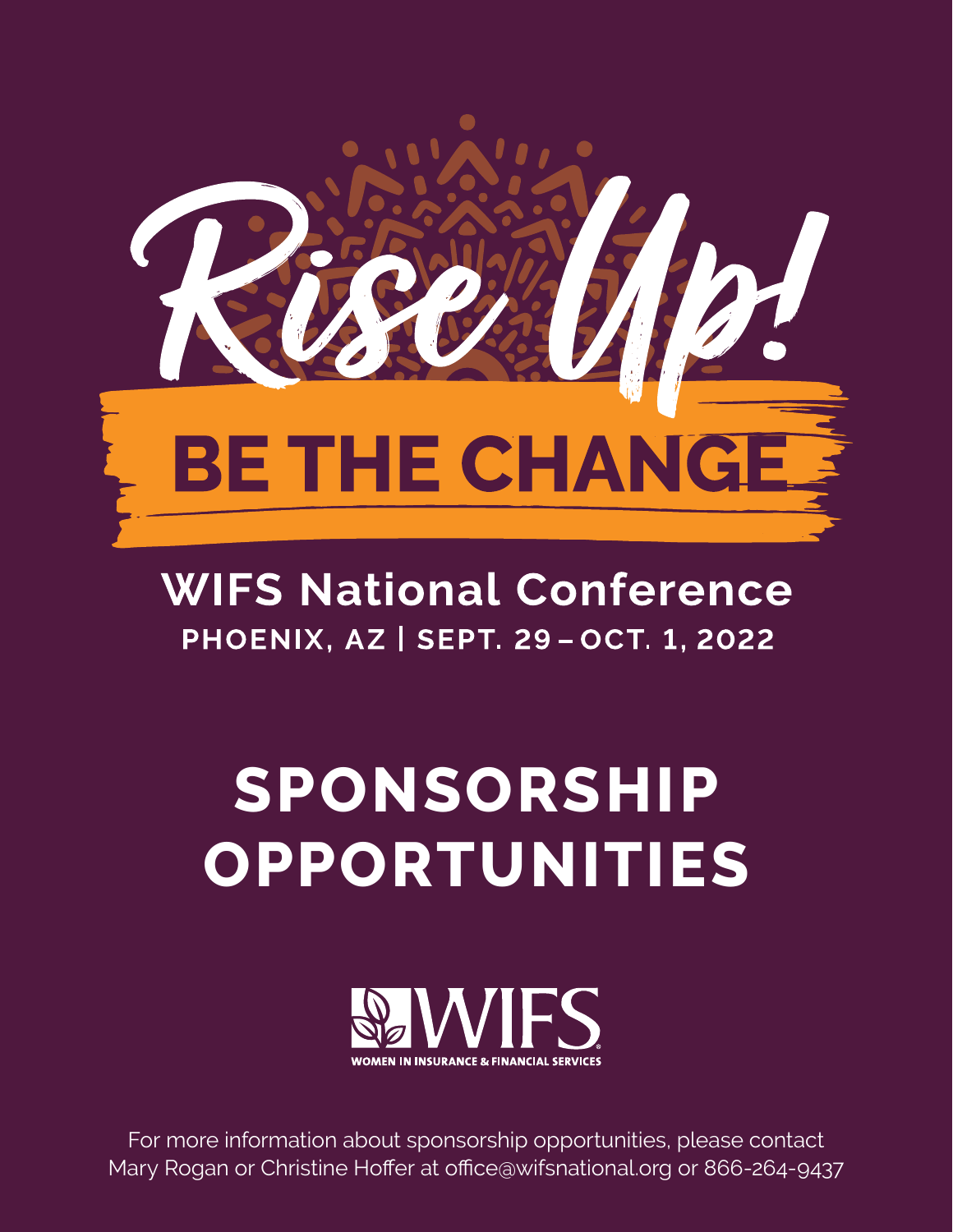

**WIFS National Conference PHOENIX, AZ | SEPT. 29-OCT. 1, 2022** 

# INCREASE YOUR IMPACT

WIFS is the largest women's association empowering women in the finance and insurance professions to succeed. As a WIFS 2022 Conference Sponsor you will be placing your company, brand and message in front of attendees before, during and after the event. By becoming a sponsor, you are telling attendees that you are committed to WIFS' Mission of advancing career opportunities, providing professional development and representing women's interests in a male-dominated industry.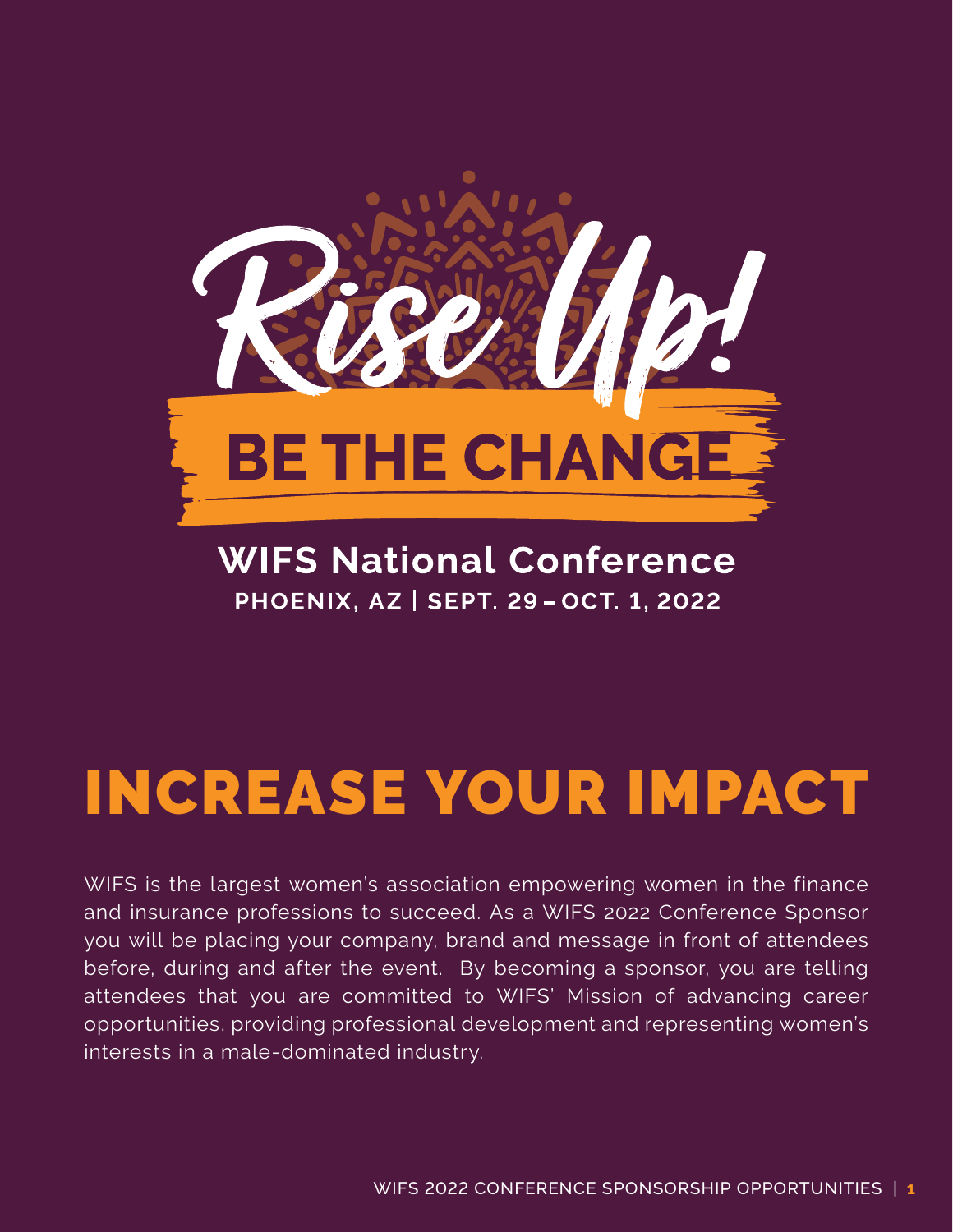## **PLATINUM TIER**

### **SOLD! Platinum Sponsor:**

#### **Events and Entertainment Sponsor 575,000**

Premier Sponsor of WIFS National Conference off site one-day event and entertainment.

- Sole sponsorship of the Taste of Phoenix event.
- **•** Exclusive branding, including signage promotion and addressing conference attendees.
- **•** Private VIP experience pre-function with WIFS Partners for Excellence, including food, beverage and live entertainment.
- **•** Logo and branding displayed prominently on all conference materials, the conference app and website.
- **•** Ten (10) complimentary registrations and unlimited access to the premier sponsor event.
- **•** Four (4) complimentary conference registrations.
- **•** One complimentary exhibit booth.

### **Platinum Sponsor: Conference Sponsor \$50,000**

Premier Sponsor of 2022 WIFS National Conference Rise Up…Be the Change.

- Sole sponsorship of the main stage speakers at the conference.
- **•** Opportunity to provide welcome remarks of up to 3 minutes prior to the speaker of choice on the main stage.
- **•** Branding will be displayed throughout the conference and prominently displayed in the conference main stage room.
- **•** Main stage room drop notepad and pen.
- **•** Logo displayed prominently on all conference materials and website.
- **•** Four (4) complimentary registrations.
- **•** One complimentary exhibit booth.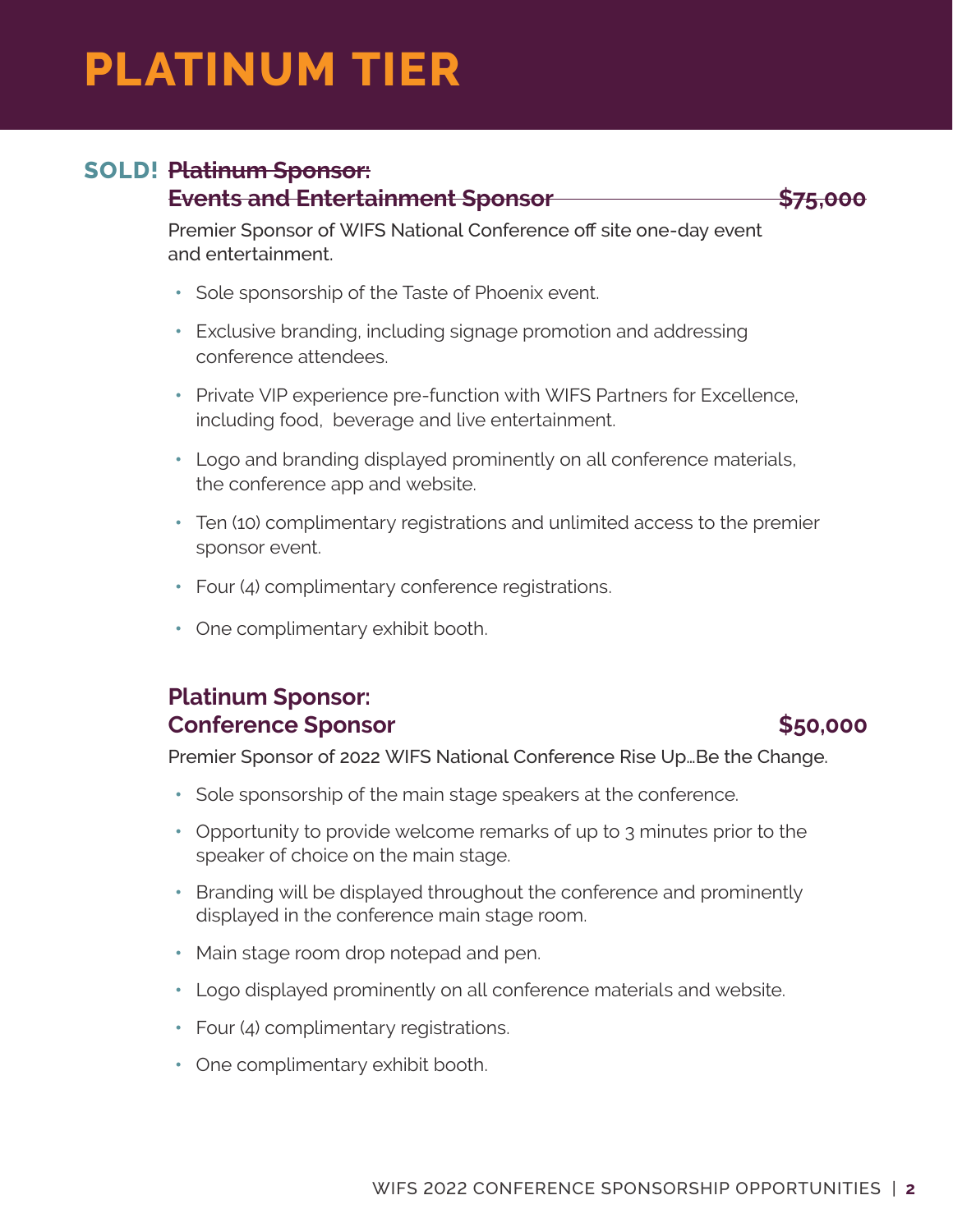## **GOLD TIER**

#### **Gold Sponsor: Early Evening on the Valley Overlook Terrace \$40,000**

75 minute - Welcome Reception! Brand the Band, Signature Cocktail with logoed napkins.

- **•** Sole sponsorship of the live band, lite fare, drink and fun at the networking reception at the Valley Overlook Terrace on Monday evening.
- **•** Your organization and brand highlighted throughout the conference.
- **•** Logo displayed prominently on all conference materials and website.
- **•** Three (3) complimentary registrations.
- **•** One complimentary exhibit booth.

#### **Gold Sponsor: After Hours Evening on the Valley Overlook Terrace \$40,000**

75 minute - under the stars with buffet foods for those that come back and network after dinner. Signature Cocktail with logoed napkins. *Summer Social Casual Dress.*

- **•** Sole sponsorship of lite fare, drink and fun at the networking after hours at the Valley Overlook Terrace on Monday evening.
- **•** Your organization and brand highlighted throughout the conference.
- **•** Logo displayed prominently on all conference materials and website.
- **•** Three (3) complimentary registrations.
- **•** One complimentary exhibit booth.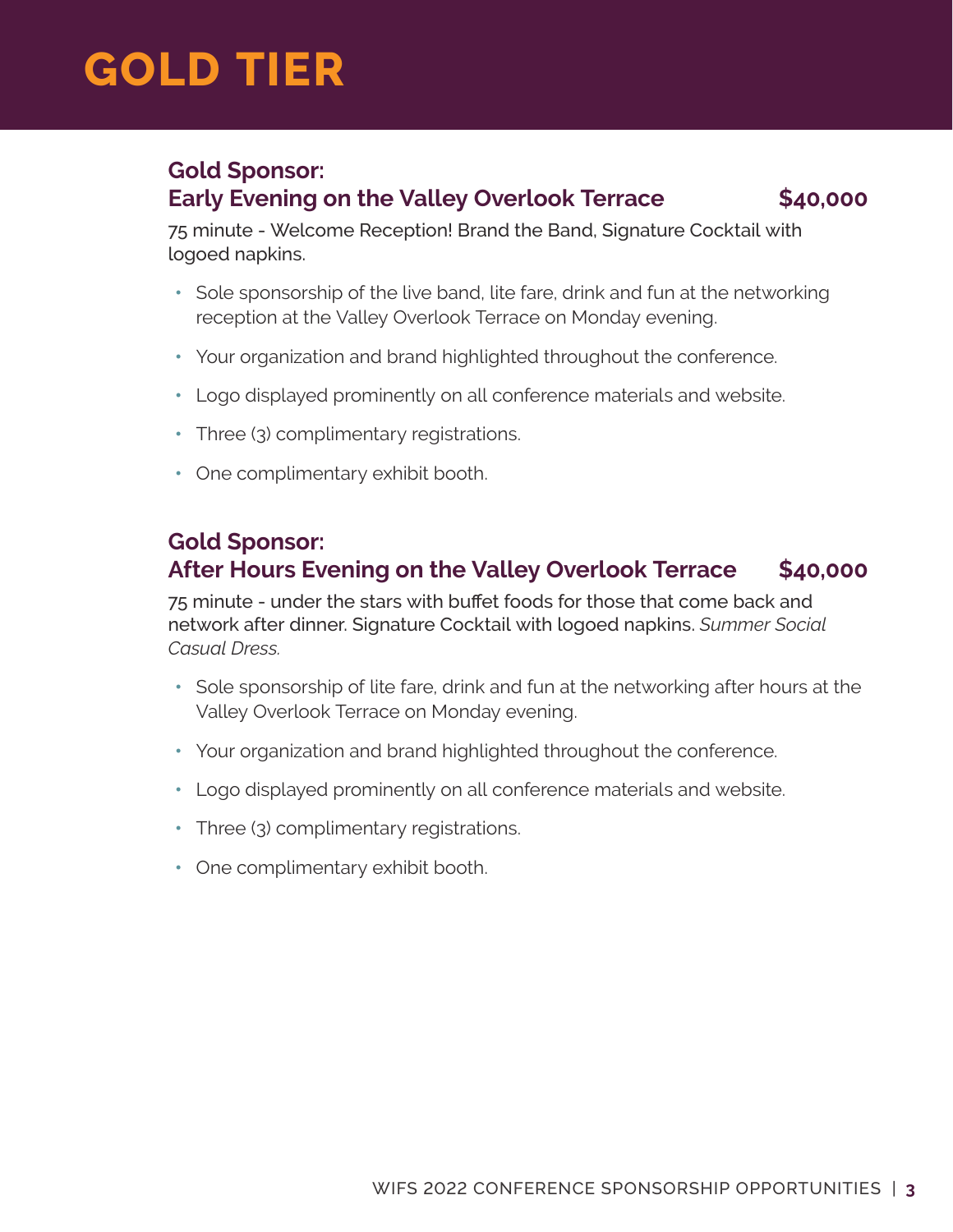## **SILVER TIER**

### **Silver Sponsor: Awards Lunch: Circle of Excellence, Woman of the Year, Chapter of the Year \$20,000**

Show your brand's support of women in the industry by sponsoring this WIFS recognition luncheon. 

- **•** Your organization and brand highlighted throughout this VIP Event.
- **•** Branding displayed throughout the conference.
- **•** Logo displayed prominently on all conference materials and website.
- **•** Two (2) complimentary registrations.
- **•** One complimentary exhibit booth.

### **Silver Sponsor: Networking on the Terrace**  $\sim$  **\$20,000**

Engage the attendees on the ahh-inspiring terrace located just steps from the main stage. Your sponsorship will energize the attendees while you engage with them.

- Host all three days on the Terrace located adjacent to the main stage and the exhibitor area.
- **•** Exhibitors. This inclusive branding program includes snacks and beverages on breaks.
- **•** Branding displayed throughout the conference.
- **•** Logo displayed prominently on all conference materials and website.
- **•** Two (2) complimentary registrations.
- **•** One complimentary exhibit booth.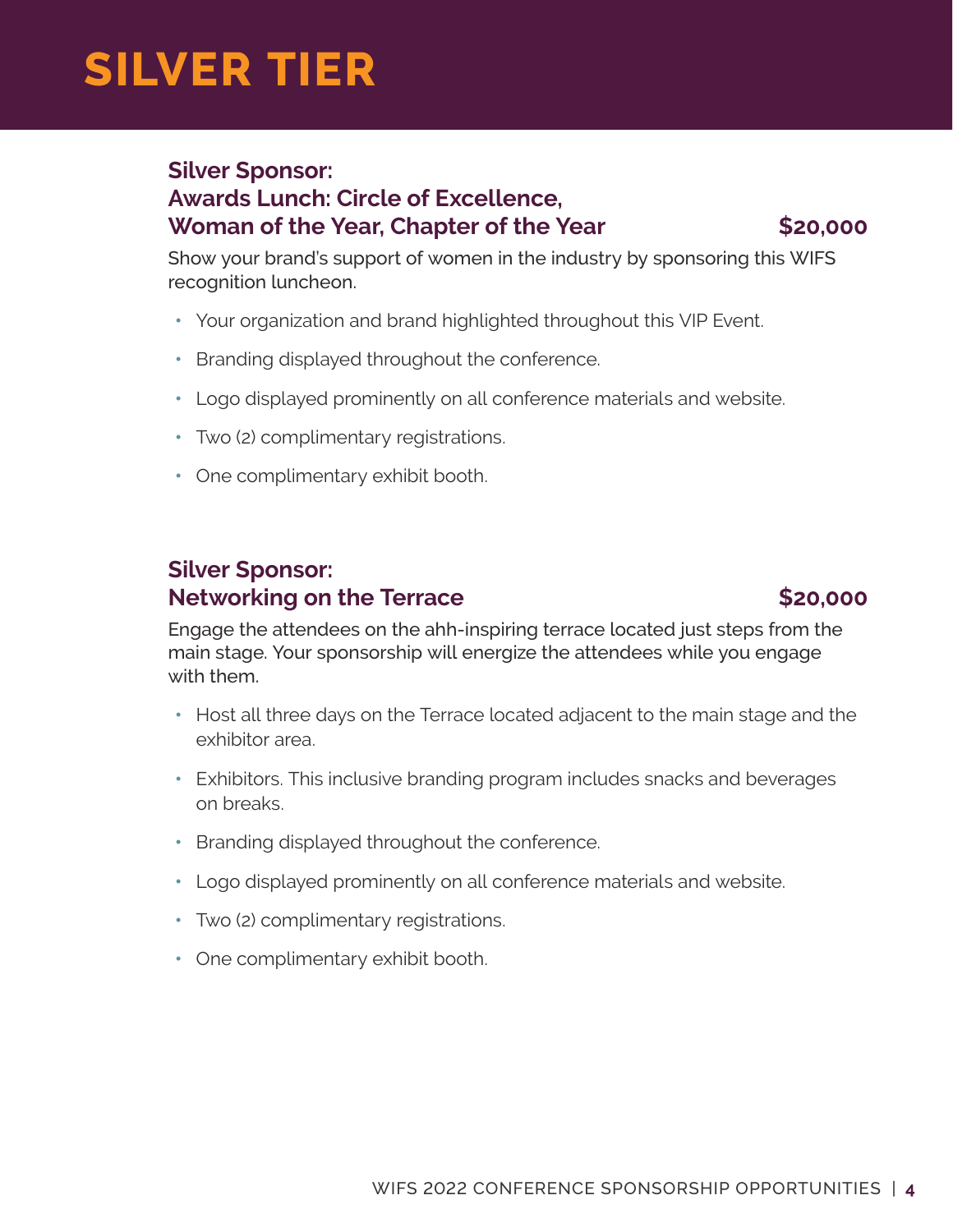## **BRONZE TIER**

### **Bronze Sponsor: Registration Sponsor \$10,000**

Brand the tag – share your logo with WIFS on attendee name tags, lanyards and conference tote bags, providing constant exposure during the conference.

- Branding of tote bags, lanyards, name tags and registration materials.
- **•** Branding displayed throughout the conference.
- **•** Logo displayed prominently on all conference materials and website.
- **•** Two (2) complimentary registrations.
- **•** One complimentary exhibit booth.

### **Bronze Sponsor: First Time Attendee and New Member Welcome Reception 610,000 \$10,000**

New members are eager to learn; share your brand at this exclusive reception. Sponsor the Welcome Event for our first-time attendees and new members as they mix and mingle with our members and the National Board.

- **•** Logo displayed prominently on all conference materials and website.
- **•** Two (2) complimentary registrations.
- **•** One complimentary exhibit booth.

#### **Bronze Sponsor: Walk This Way Sponsor 610,000 \$10,000**

Ensure attendees know the way with branded signage on the floors guiding them to the main stage, breakout rooms and networking events.

- **•** Logo displayed prominently on all conference materials and website.
- **•** Two (2) complimentary registrations.
- **•** One complimentary exhibit booth.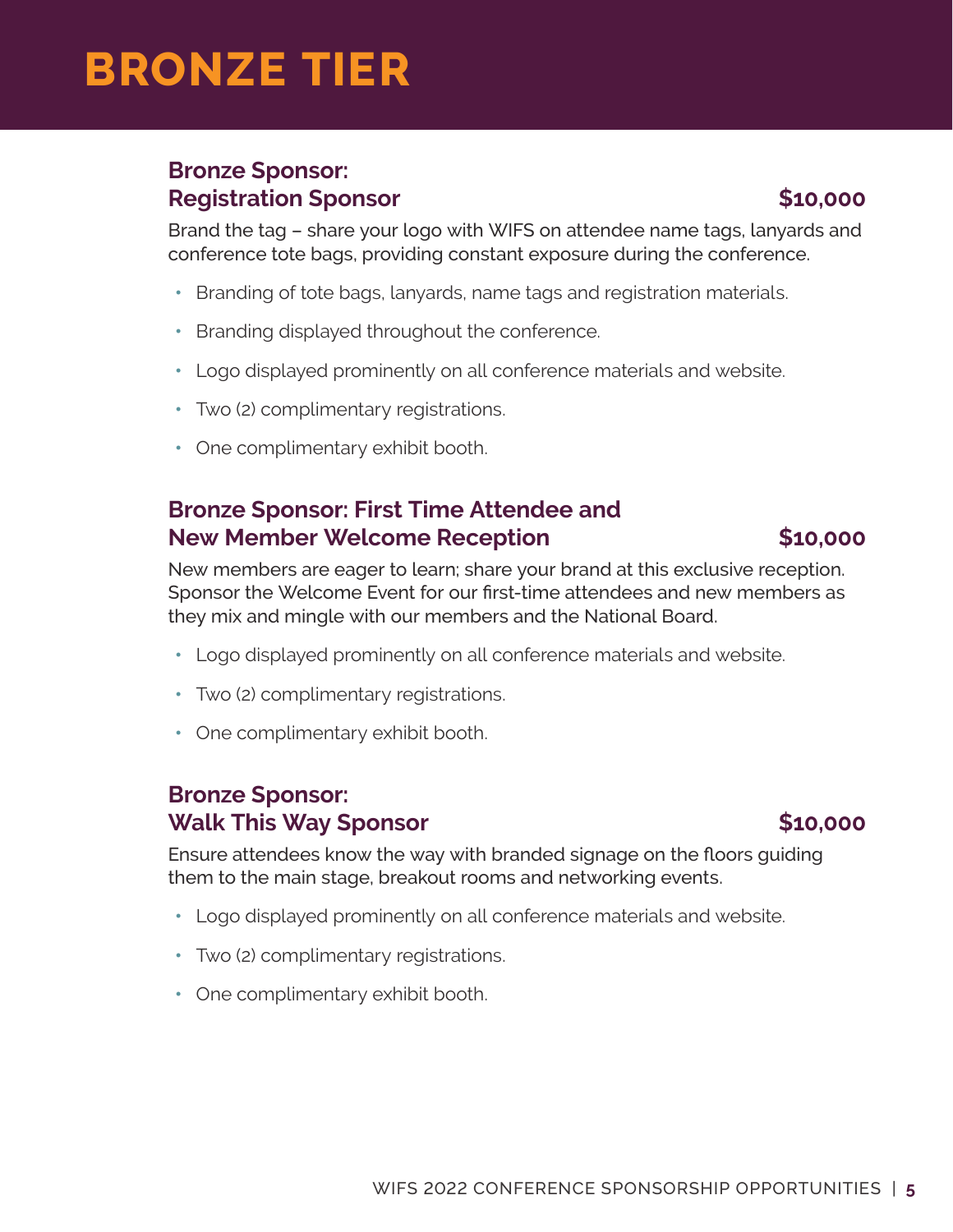#### **Book Sponsor \$7,500**

Provide each attendee with a copy of a meaningful book by one of our speakers.

- **•** Your branded bookmark is included with each book.
- **•** Logo displayed prominently on all conference materials and website.
- **•** One (1) complimentary registration.
- **•** One complimentary exhibit booth.

### **App Sponsor \$7,500**

The App is a great way to keep your branding in the spotlight, as attendees highly use the app to vote, connect, visit exhibitors, and stay connected.

- **•** ➢Logo displayed prominently on all conference materials and website.
- **•** One (1) complimentary registration.
- **•** One complimentary exhibit booth.

#### **Workshop Sponsor \$6,500**

Put your brand in front of the attendees by putting your company front and center during a breakout session.

- **•** ➢Opportunity to deliver a 2–3-minute greeting at the start of a breakout session.
- **•** Logo displayed prominently on all conference materials and website.
- **•** Two (2) complimentary registrations.
- **•** One complimentary exhibit booth.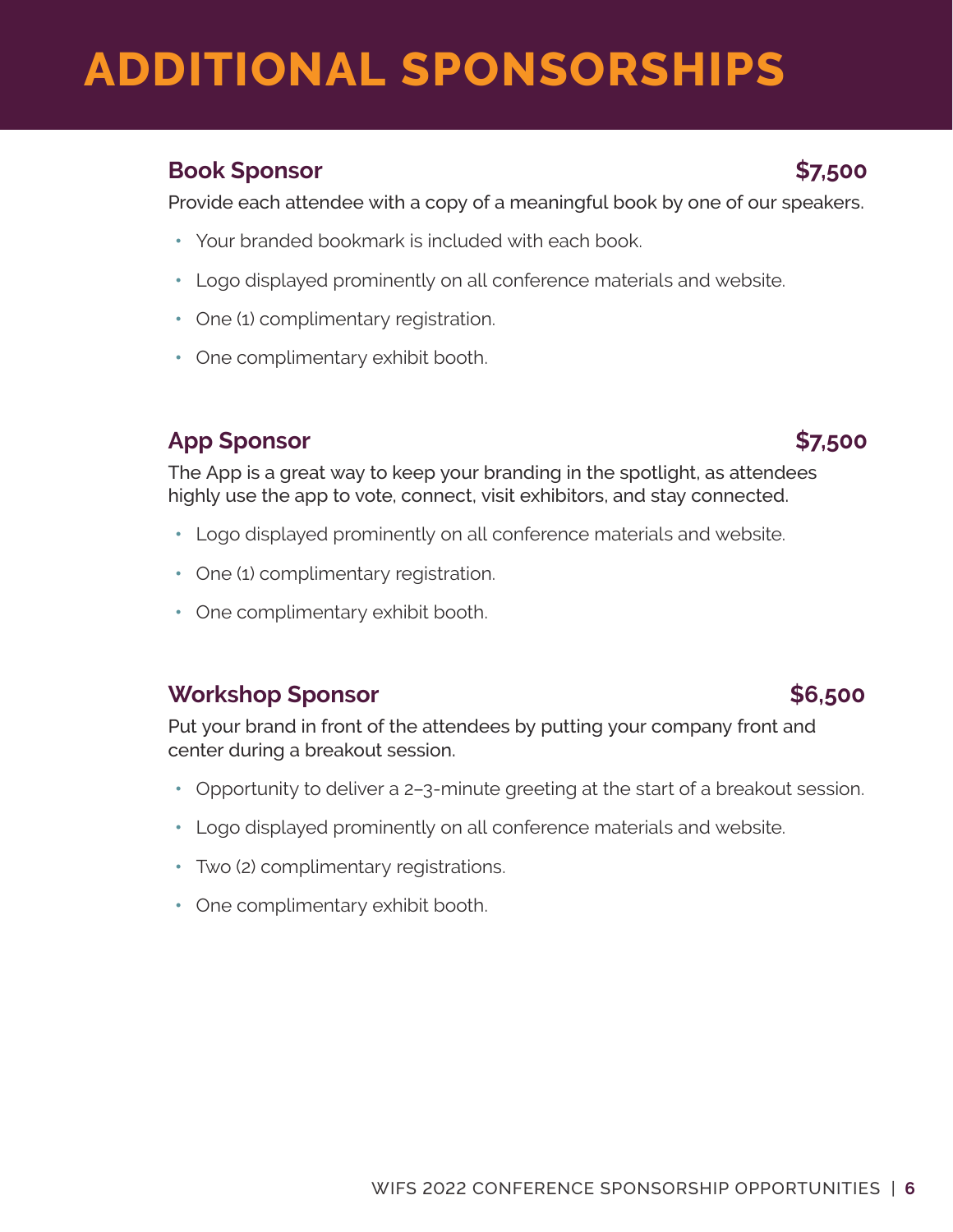### **Hotel Key Cards Sponsor \$5,000 \$5,000 \$5,000 \$5,000 \$5,000 \$5,000 \$5,000 \$5,000 \$5,000 \$5,000 \$5,000 \$5,000 \$5,000 \$5,000 \$5,000 \$5,000 \$6,000 \$6,000 \$5,000 \$6,000 \$6,000 \$6,000 \$6,000 \$6,000 \$6,000 \$6,000 \$6,000 \$6,000 \$**

Put your brand in everyone's hand with your company logo on their hotel room key card.

- **•** Branding on all key cards for attendees staying in the official group block.
- **•** Logo on all 2022 WIFS Conference materials and website.
- **•** One (1) complimentary registration.

### **Name Badge Sponsor \$5,000**

Welcome attendees at registration with your company logo on their conference name tags.

- **•** Company branding on all name tags.
- **•** Logo on all 2022 WIFS Conference materials and website.

#### **Conference Tote Sponsor 65,000**

Put your organization's brand on the arm of every attendee by co-branding with WIFS on the conference totes.

- **•** Branding on all totes.
- **•** Logo on all 2022 WIFS Conference materials and website.

#### **SOLD!** Fast and Furious Sponsor  $\leftarrow$  \$5,000

WIFS is famous for this event where attendees share their brainchild ideas or business concepts in 60 seconds or less.

- **•** Logo on all conference materials and website.
- **•** Sponsor to join Leadership onstage to give out the winning prizes.
- **•** One (1) complimentary registration.



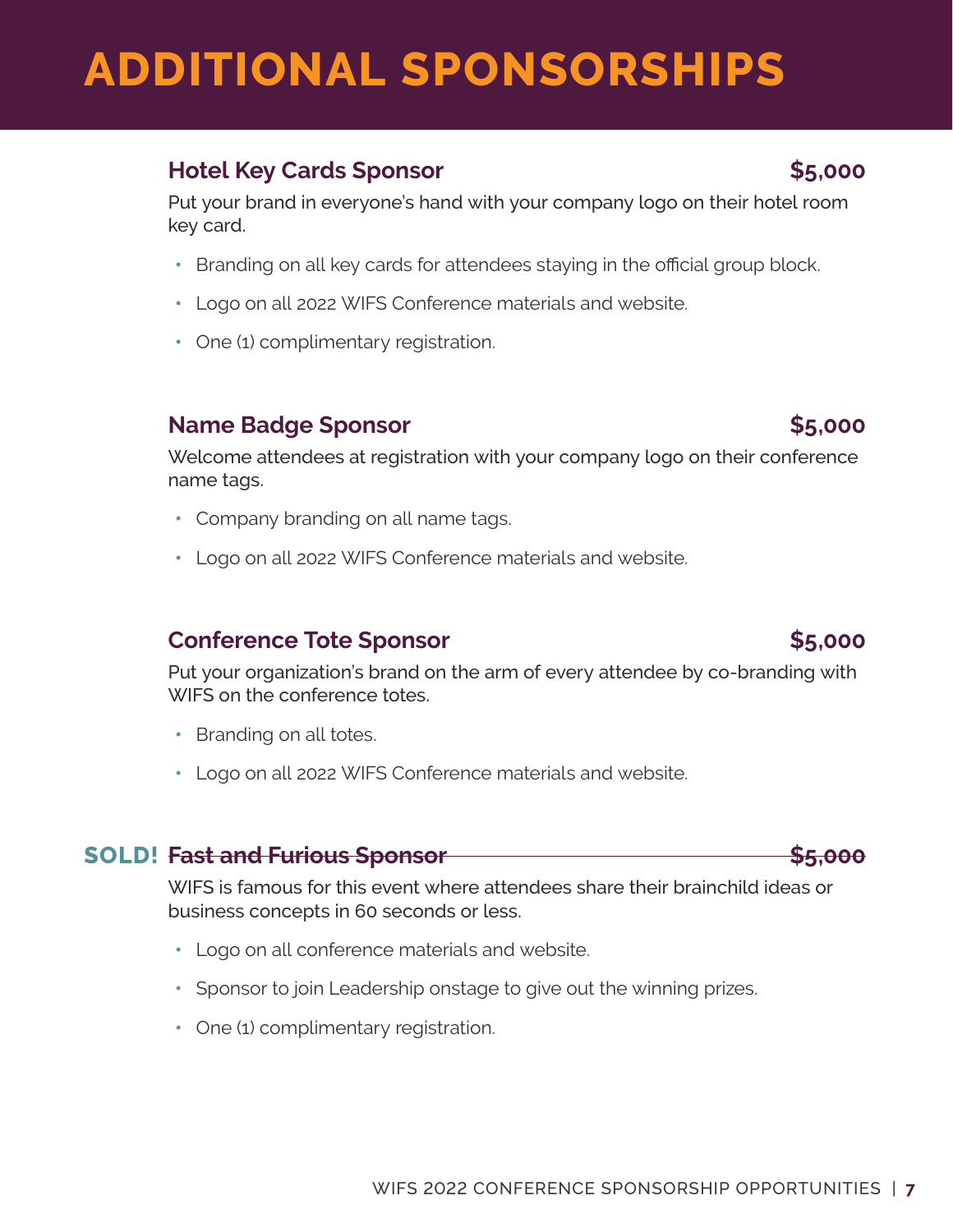### **Charging Station Sponsor 65,000 \$5,000**

This sponsorship brings the attendees to you when they need to charge their technical devices!

- **•** Your brand on tables where attendees can recharge their devices.
- **•** Logo on all conference materials and website.
- **•** One (1) complimentary registration.

#### **WIFS Conference Attendee Wireless Internet Sponsor \$5,000**

During this conference, it is important that we stay connected - share, like and post!

- **•** Your brand is incorporated into the exclusive Wi-Fi code.
- **•** Logo on all conference materials and website.
- **•** One (1) complimentary registration.

#### **Headshot Sponsor \$4,000**

Who doesn't need a new headshot? Attendees will have you to thank when they take advantage of a complimentary session with a professional photographer.

- **•** Your brand on tables where attendees prep for their photo shoot.
- **•** Logo on all conference materials and website.

#### Photo Booth Sponsor (2 available) **\$4,000**

Photo booth pictures are super-fun keepsakes for attendees! Photo booth will be present at evening networking events.

- **•** Your branding on prints.
- **•** Logo on all conference materials and website.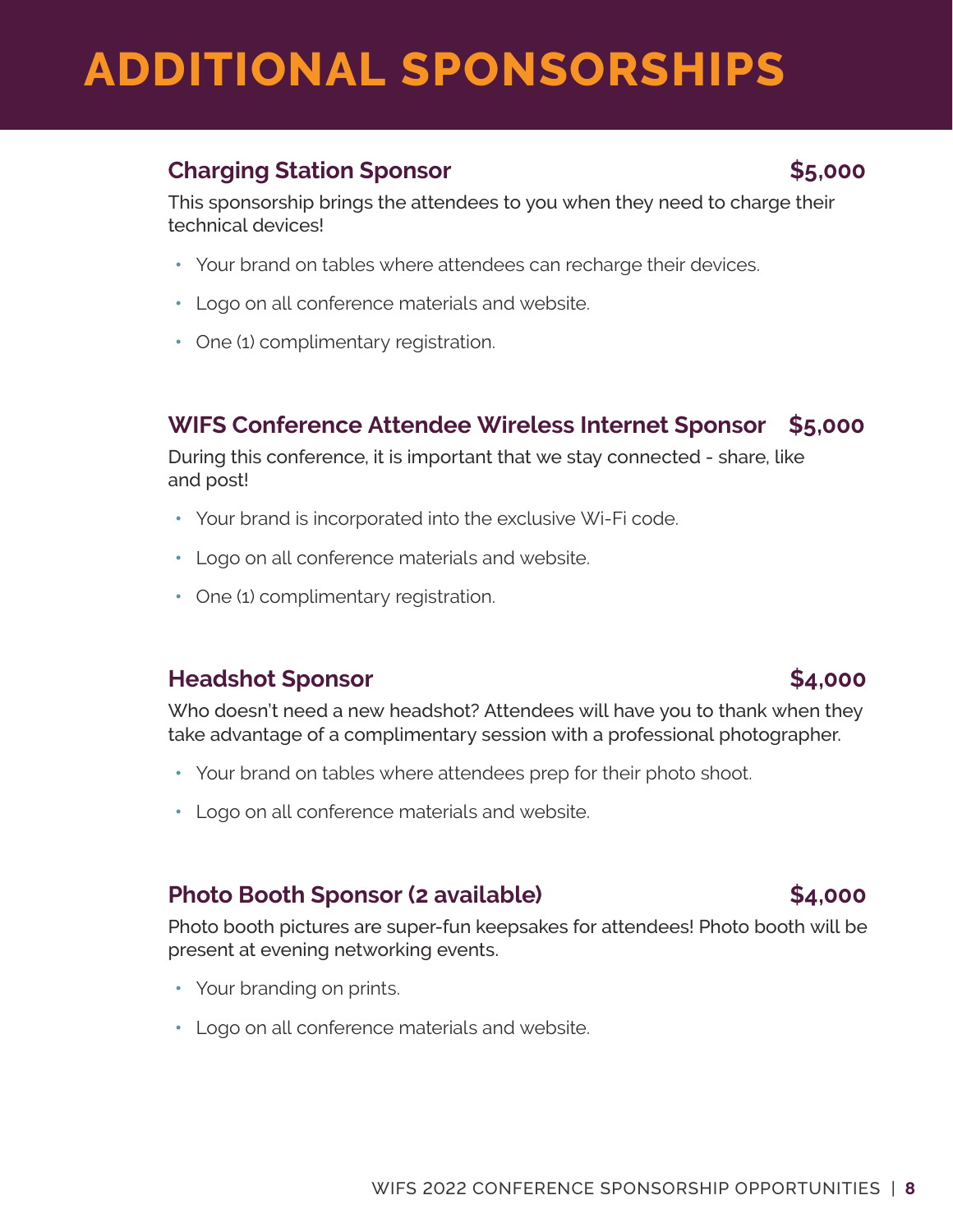### **SOLD!** Conference Lanyard Sponsor  $\frac{1}{3}$ ,000

 Your organizations branding on name badge lanyards.

**•** Logo on all conference materials and website.

### **Mentor/Student Sponsorship**  $$2,500$

Shape the future by sponsoring a student for the WIFS conference. Your sponsorship includes registration and two nights' lodging for a student.

- **•** Logo on all conference materials and website.
- **•** One (1) complimentary registration.

#### **Coffee Sponsor, 3 individual breaks available \$2,500**

 Provide much-needed caffeine break for attendees.

- **•** Your brand on eco-friendly cups and napkins.
- **•** Logo on all conference materials and website.

#### **Yoga on the Terrace, per day be a set of the S2,500**

 Show you care for attendees' well-being by sponsoring a yoga session.

- **•** Includes co-branding on a reusable, sustainable, eco-friendly refillable water bottle.
- **•** Logo on all conference materials and website.

#### **Refresher Station #2,5000 \$2,500**

 Keep the attendees hydrated throughout the conference.

- **•** Your brand on eco-friendly cups and napkins.
- **•** Logo on all conference materials and website.